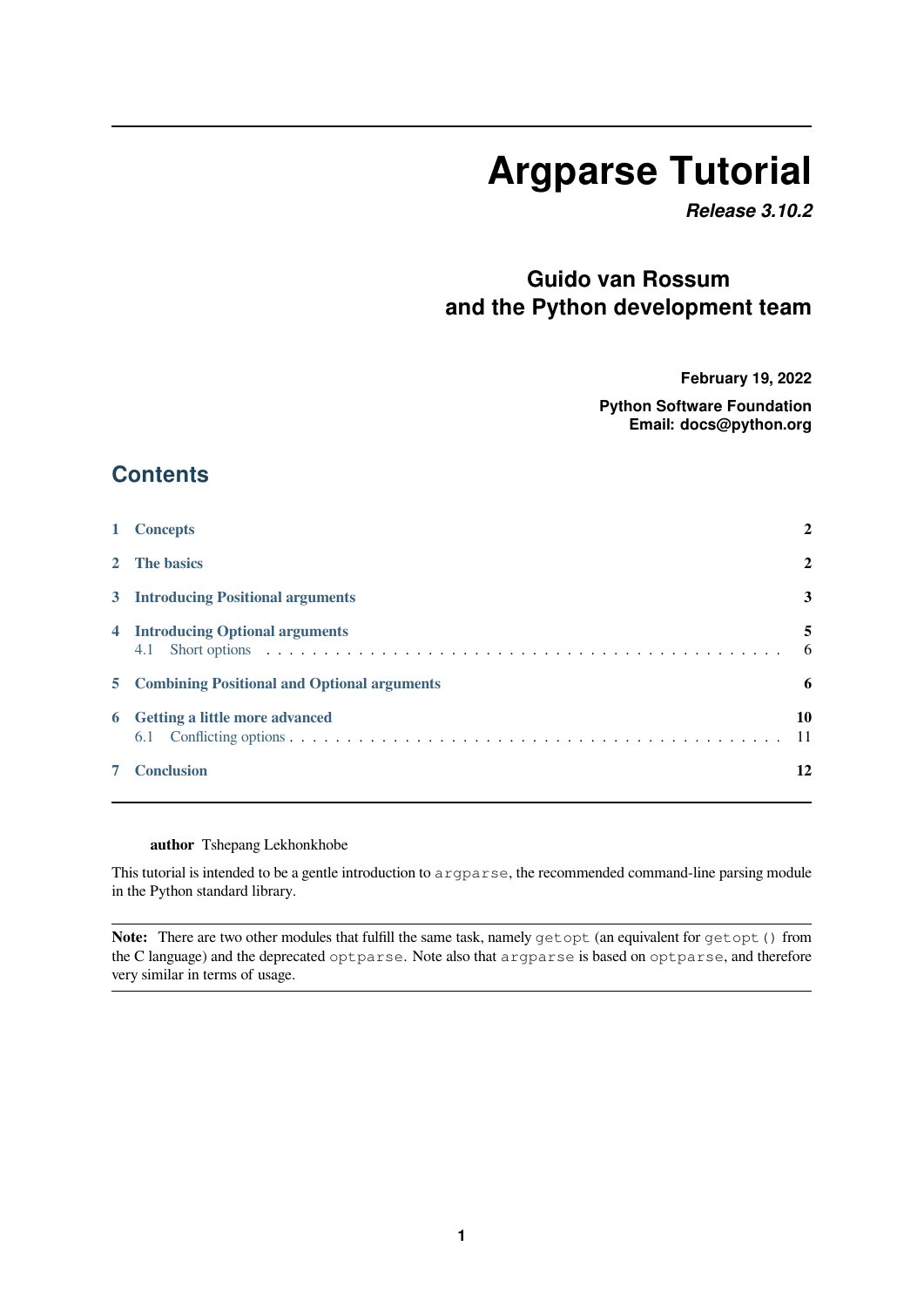### <span id="page-1-0"></span>**1 Concepts**

Let's show the sort of functionality that we are going to explore in this introductory tutorial by making use of the 1s command:

```
$ ls
cpython devguide prog.py pypy rm-unused-function.patch
$ ls pypy
ctypes_configure demo dotviewer include lib_pypy lib-python ...
$ ls -l
total 20
drwxr-xr-x 19 wena wena 4096 Feb 18 18:51 cpython
drwxr-xr-x 4 wena wena 4096 Feb 8 12:04 devguide
-rwxr-xr-x 1 wena wena 535 Feb 19 00:05 prog.py
drwxr-xr-x 14 wena wena 4096 Feb 7 00:59 pypy
-rw-r--r-- 1 wena wena 741 Feb 18 01:01 rm-unused-function.patch
$ ls --help
Usage: ls [OPTION]... [FILE]...
List information about the FILEs (the current directory by default).
Sort entries alphabetically if none of -cftuvSUX nor --sort is specified.
...
```
A few concepts we can learn from the four commands:

- The **ls** command is useful when run without any options at all. It defaults to displaying the contents of the current directory.
- If we want beyond what it provides by default, we tell it a bit more. In this case, we want it to display a different directory, pypy. What we did is specify what is known as a positional argument. It's named so because the program should know what to do with the value, solely based on where it appears on the command line. This concept is more relevant to a command like **cp**, whose most basic usage is cp SRC DEST. The first position is *what you want copied,* and the second position is *where you want it copied to*.
- Now, say we want to change behaviour of the program. In our example, we display more info for each file instead of just showing the file names. The  $-1$  in that case is known as an optional argument.
- That's a snippet of the help text. It's very useful in that you can come across a program you have never used before, and can figure out how it works simply by reading its help text.

### <span id="page-1-1"></span>**2 The basics**

Let us start with a very simple example which does (almost) nothing:

```
import argparse
parser = argparse.ArgumentParser()
parser.parse_args()
```
Following is a result of running the code:

```
$ python3 prog.py
$ python3 prog.py --help
usage: prog.py [-h]
options:
 -h, --help show this help message and exit
$ python3 prog.py --verbose
usage: prog.py [-h]
prog.py: error: unrecognized arguments: --verbose
$ python3 prog.py foo
```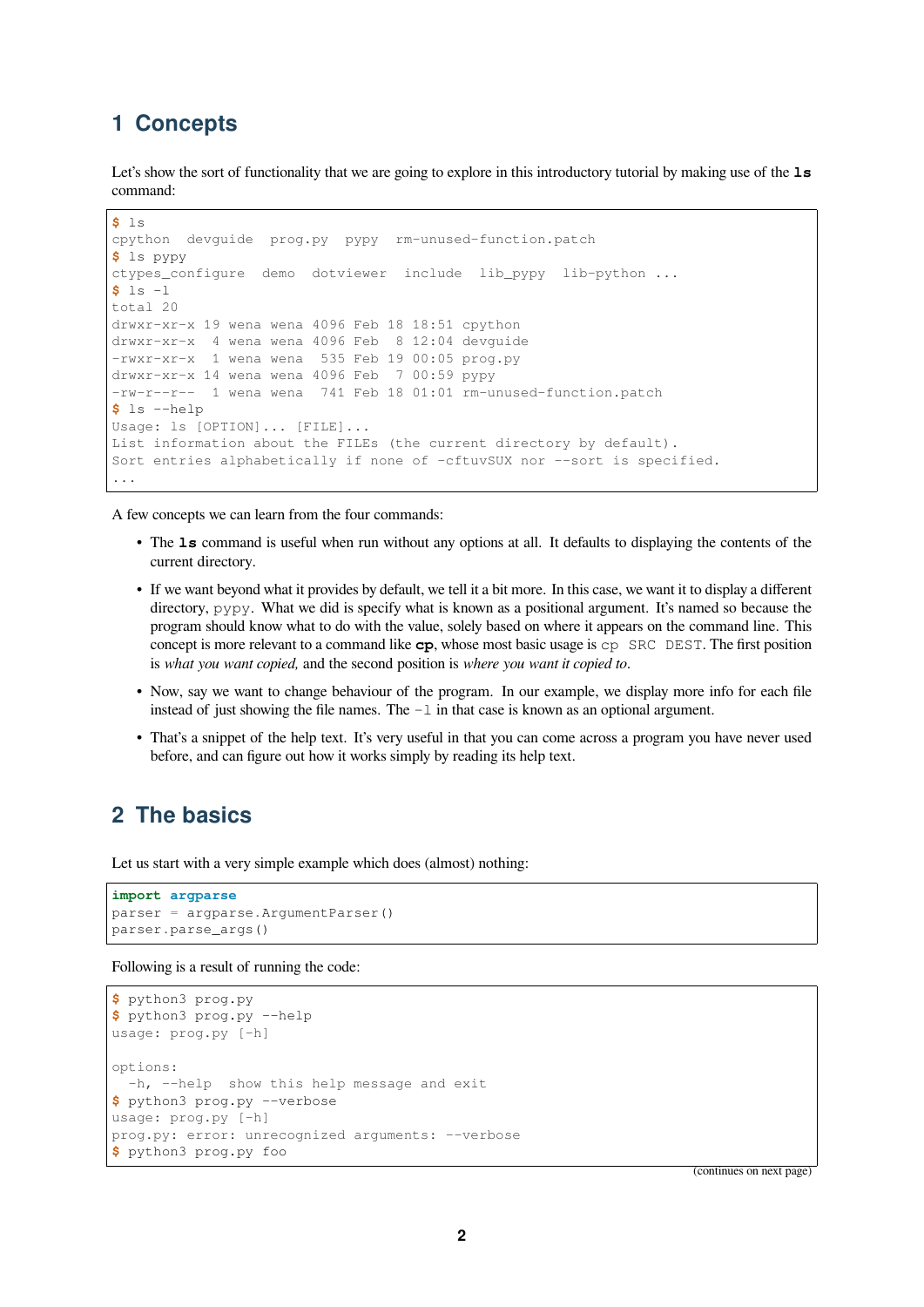```
usage: prog.py [-h]
prog.py: error: unrecognized arguments: foo
```
Here is what is happening:

- Running the script without any options results in nothing displayed to stdout. Not so useful.
- The second one starts to display the usefulness of the argparse module. We have done almost nothing, but already we get a nice help message.
- The  $-\text{help}$  option, which can also be shortened to  $-h$ , is the only option we get for free (i.e. no need to specify it). Specifying anything else results in an error. But even then, we do get a useful usage message, also for free.

### <span id="page-2-0"></span>**3 Introducing Positional arguments**

#### An example:

```
import argparse
parser = argparse.ArgumentParser()
parser.add_argument("echo")
args = parser.parse_args()
print(args.echo)
```
#### And running the code:

```
$ python3 prog.py
usage: prog.py [-h] echo
prog.py: error: the following arguments are required: echo
$ python3 prog.py --help
usage: prog.py [-h] echo
positional arguments:
 echo
options:
 -h, --help show this help message and exit
$ python3 prog.py foo
foo
```
Here is what's happening:

- We've added the add\_argument() method, which is what we use to specify which command-line options the program is willing to accept. In this case, I've named it echo so that it's in line with its function.
- Calling our program now requires us to specify an option.
- The parse\_args() method actually returns some data from the options specified, in this case, echo.
- The variable is some form of 'magic' that argparse performs for free (i.e. no need to specify which variable that value is stored in). You will also notice that its name matches the string argument given to the method, echo.

Note however that, although the help display looks nice and all, it currently is not as helpful as it can be. For example we see that we got echo as a positional argument, but we don't know what it does, other than by guessing or by reading the source code. So, let's make it a bit more useful:

```
import argparse
parser = argparse.ArgumentParser()
parser.add_argument("echo", help="echo the string you use here")
```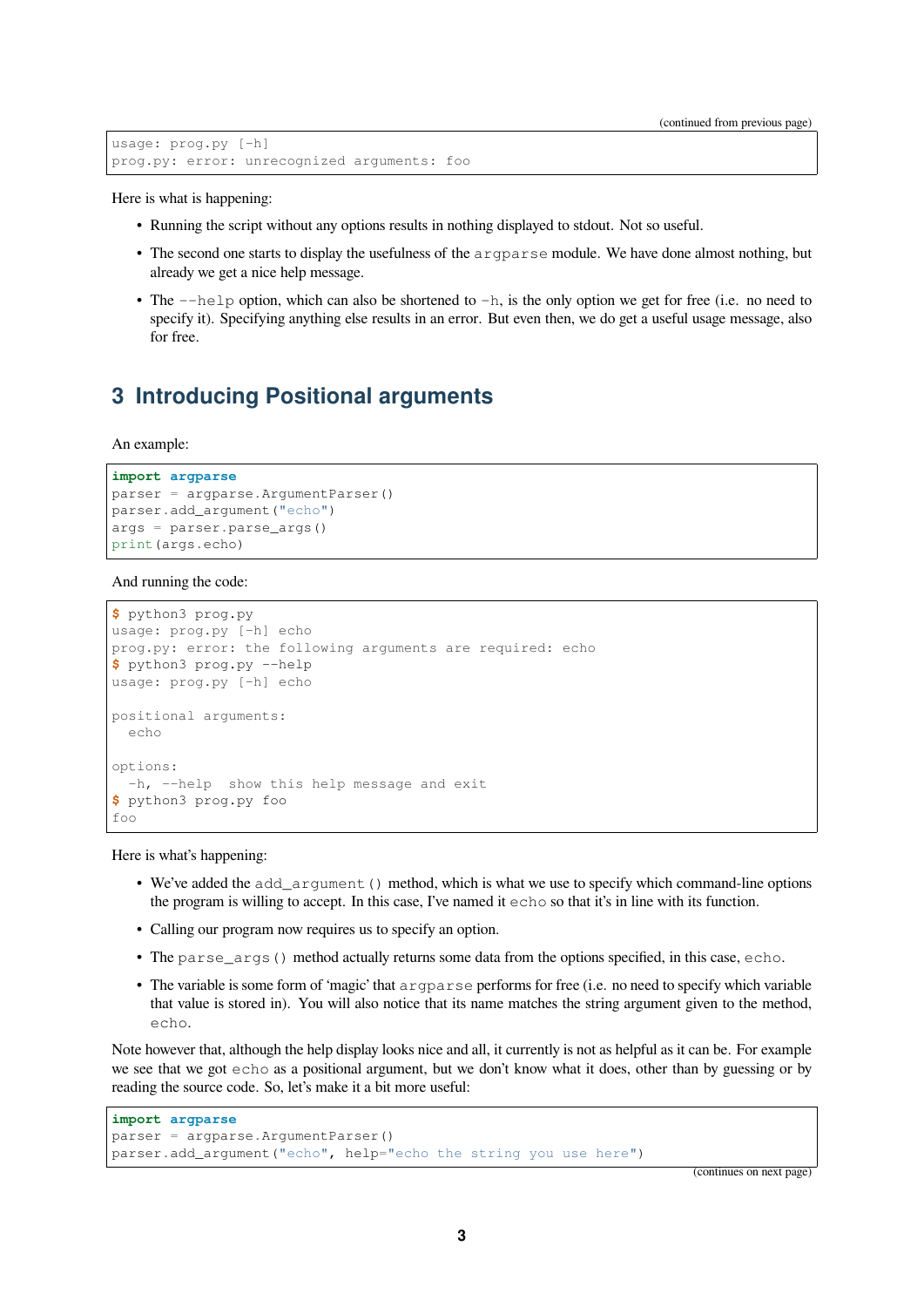```
args = parser.parse_args()
print(args.echo)
```
And we get:

```
$ python3 prog.py -h
usage: prog.py [-h] echo
positional arguments:
 echo echo the string you use here
options:
 -h, --help show this help message and exit
```
Now, how about doing something even more useful:

#### **import argparse**

```
parser = argparse.ArgumentParser()
parser.add_argument("square", help="display a square of a given number")
args = parser.parse_args()
print(args.square**2)
```
Following is a result of running the code:

```
$ python3 prog.py 4
Traceback (most recent call last):
 File "prog.py", line 5, in <module>
   print(args.square**2)
TypeError: unsupported operand type(s) for ** or pow(): 'str' and 'int'
```
That didn't go so well. That's because argparse treats the options we give it as strings, unless we tell it otherwise. So, let's tell argparse to treat that input as an integer:

```
import argparse
parser = argparse.ArgumentParser()
parser.add_argument("square", help="display a square of a given number",
                    type=int)
args = parser.parse_args()
print(args.square**2)
```
Following is a result of running the code:

```
$ python3 prog.py 4
16
$ python3 prog.py four
usage: prog.py [-h] square
prog.py: error: argument square: invalid int value: 'four'
```
That went well. The program now even helpfully quits on bad illegal input before proceeding.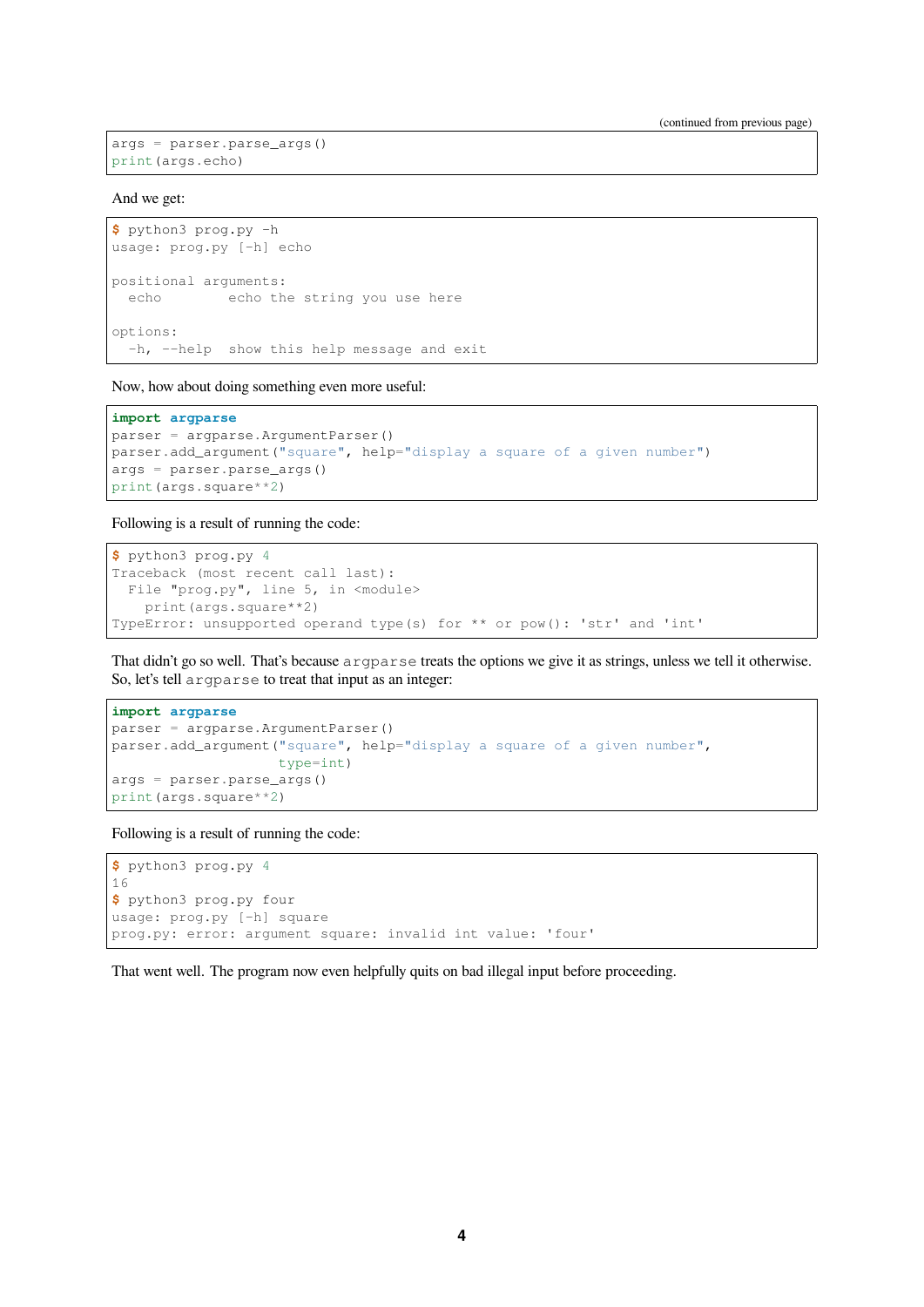### <span id="page-4-0"></span>**4 Introducing Optional arguments**

So far we have been playing with positional arguments. Let us have a look on how to add optional ones:

```
import argparse
parser = argparse.ArgumentParser()
parser.add_argument("--verbosity", help="increase output verbosity")
args = parser.parse_args()
if args.verbosity:
    print("verbosity turned on")
```
And the output:

```
$ python3 prog.py --verbosity 1
verbosity turned on
$ python3 prog.py
$ python3 prog.py --help
usage: prog.py [-h] [--verbosity VERBOSITY]
options:
 -h, --help show this help message and exit
  --verbosity VERBOSITY
                       increase output verbosity
$ python3 prog.py --verbosity
usage: prog.py [-h] [--verbosity VERBOSITY]
prog.py: error: argument --verbosity: expected one argument
```
Here is what is happening:

- The program is written so as to display something when  $-\nu$ erbosity is specified and display nothing when not.
- To show that the option is actually optional, there is no error when running the program without it. Note that by default, if an optional argument isn't used, the relevant variable, in this case args, verbosity, is given None as a value, which is the reason it fails the truth test of the if statement.
- The help message is a bit different.
- When using the  $-$ verbosity option, one must also specify some value, any value.

The above example accepts arbitrary integer values for  $-\text{versosity}$ , but for our simple program, only two values are actually useful, True or False. Let's modify the code accordingly:

```
import argparse
parser = argparse.ArgumentParser()
parser.add_argument("--verbose", help="increase output verbosity",
                    action="store_true")
args = parser.parse_args()
if args.verbose:
    print("verbosity turned on")
```
And the output:

```
$ python3 prog.py --verbose
verbosity turned on
$ python3 prog.py --verbose 1
usage: prog.py [-h] [--verbose]
prog.py: error: unrecognized arguments: 1
$ python3 prog.py --help
usage: prog.py [-h] [--verbose]
options:
```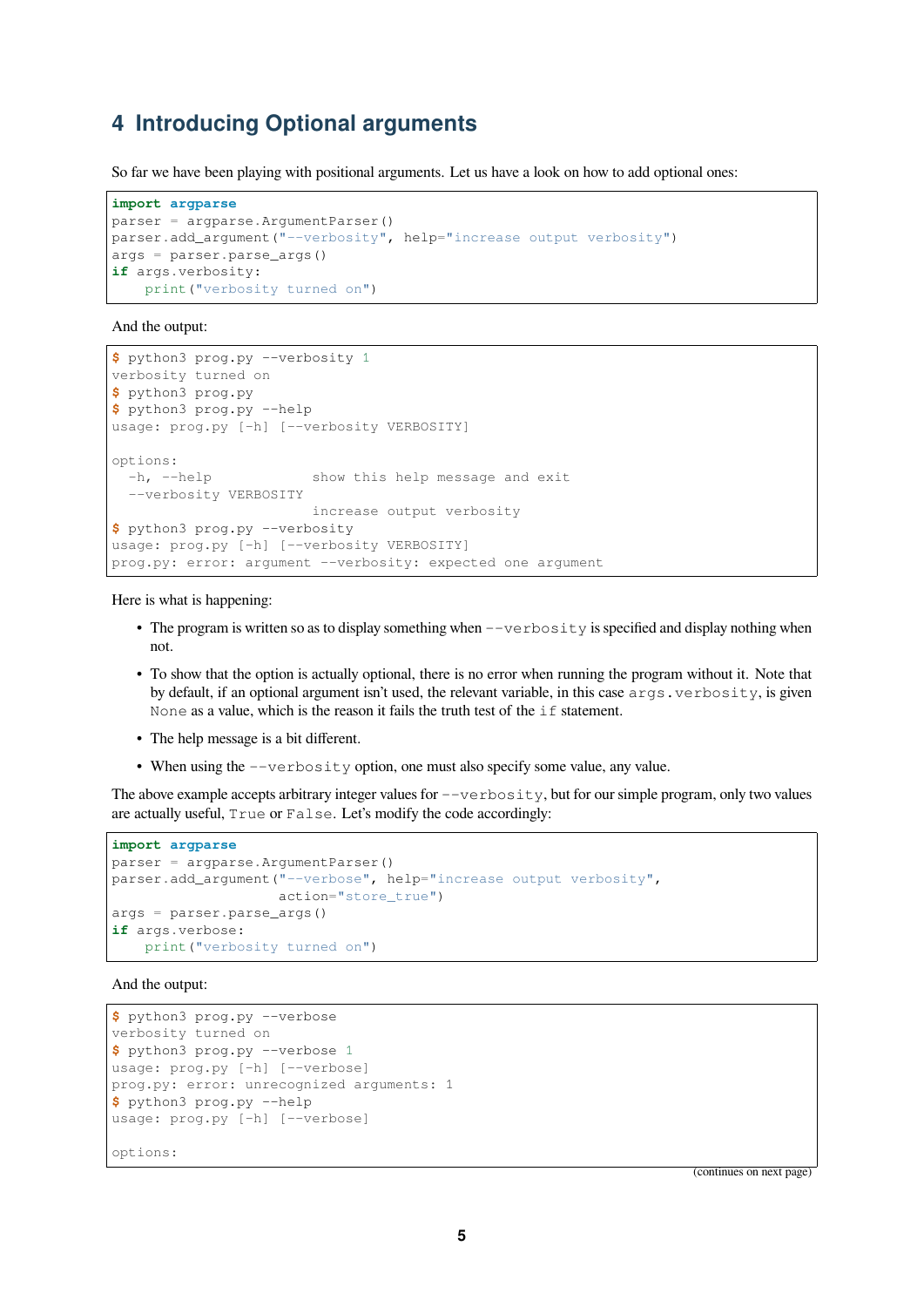(continued from previous page)

```
-h, --help show this help message and exit
--verbose increase output verbosity
```
Here is what is happening:

- The option is now more of a flag than something that requires a value. We even changed the name of the option to match that idea. Note that we now specify a new keyword, action, and give it the value "store\_true". This means that, if the option is specified, assign the value True to args. verbose. Not specifying it implies False.
- It complains when you specify a value, in true spirit of what flags actually are.
- Notice the different help text.

### <span id="page-5-0"></span>**4.1 Short options**

If you are familiar with command line usage, you will notice that I haven't yet touched on the topic of short versions of the options. It's quite simple:

```
import argparse
parser = argparse.ArgumentParser()
parser.add_argument("-v", "--verbose", help="increase output verbosity",
                    action="store_true")
args = parser.parse_args()
if args.verbose:
    print("verbosity turned on")
```
And here goes:

```
$ python3 prog.py -v
verbosity turned on
$ python3 prog.py --help
usage: prog.py [-h] [-v]
options:
 -h, --help show this help message and exit
 -v, --verbose increase output verbosity
```
Note that the new ability is also reflected in the help text.

### <span id="page-5-1"></span>**5 Combining Positional and Optional arguments**

Our program keeps growing in complexity:

```
import argparse
parser = argparse.ArgumentParser()
parser.add_argument("square", type=int,
                   help="display a square of a given number")
parser.add_argument("-v", "--verbose", action="store_true",
                   help="increase output verbosity")
args = parser.parse_args()
answer = \arg s \cdot \sqrt{3}if args.verbose:
   print(f"the square of {args.square} equals {answer}")
else:
   print(answer)
```
And now the output: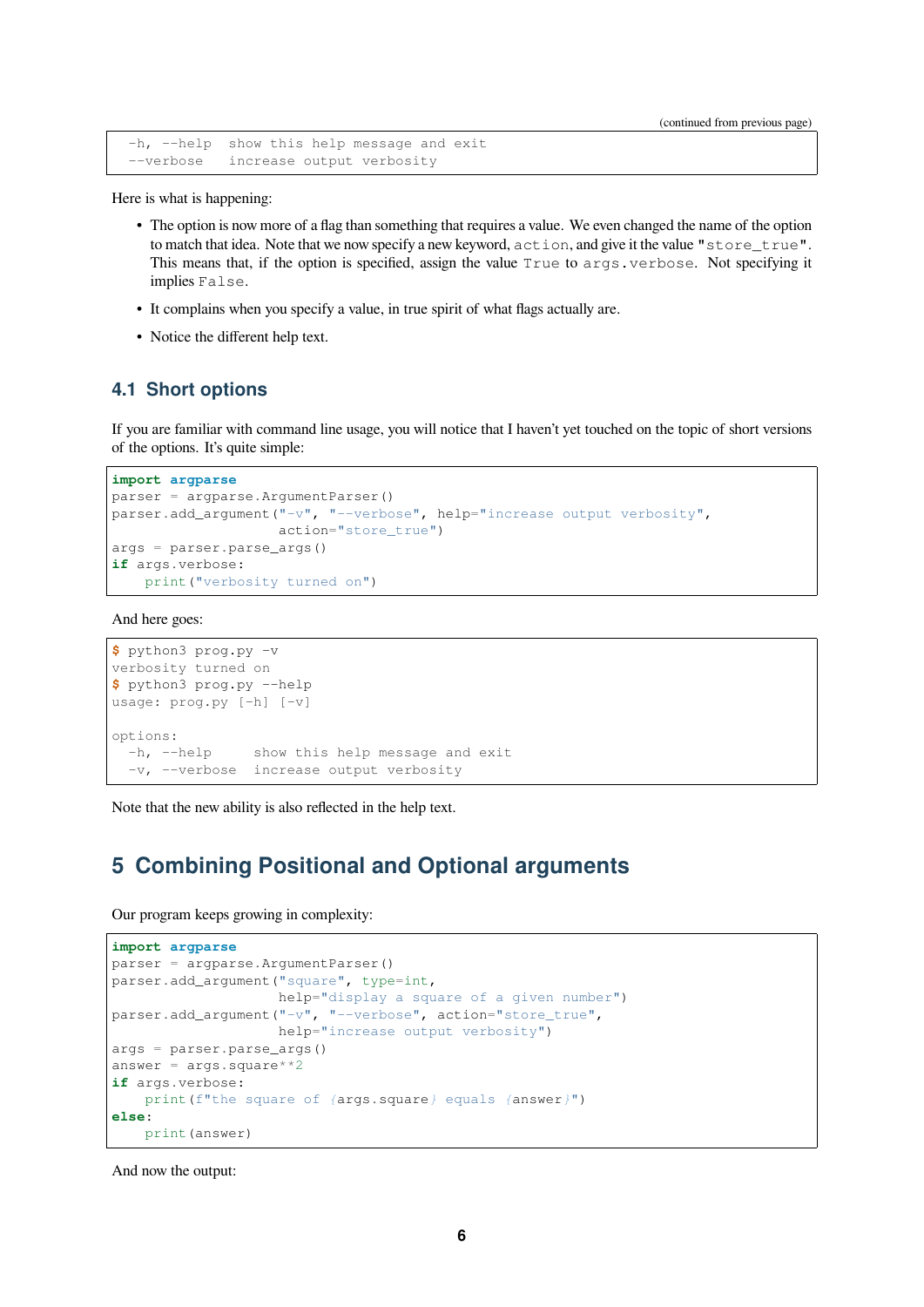```
$ python3 prog.py
usage: prog.py [-h] [-v] square
prog.py: error: the following arguments are required: square
$ python3 prog.py 4
16
$ python3 prog.py 4 --verbose
the square of 4 equals 16
$ python3 prog.py --verbose 4
the square of 4 equals 16
```
- We've brought back a positional argument, hence the complaint.
- Note that the order does not matter.

How about we give this program of ours back the ability to have multiple verbosity values, and actually get to use them:

```
import argparse
parser = argparse.ArgumentParser()
parser.add_argument("square", type=int,
                    help="display a square of a given number")
parser.add_argument("-v", "--verbosity", type=int,
                    help="increase output verbosity")
args = parser.parse_args()
answer = args.\squareif args.verbosity == 2:
   print(f"the square of {args.square} equals {answer}")
elif args.verbosity == 1:
   print(f"{args.square}^2 == {answer}")
else:
    print(answer)
```
And the output:

```
$ python3 prog.py 4
16
$ python3 prog.py 4 -v
usage: prog.py [-h] [-v VERBOSITY] square
prog.py: error: argument -v/--verbosity: expected one argument
$ python3 prog.py 4 -v 1
4^{\wedge}2 = 16$ python3 prog.py 4 -v 2
the square of 4 equals 16
$ python3 prog.py 4 -v 3
16
```
These all look good except the last one, which exposes a bug in our program. Let's fix it by restricting the values the --verbosity option can accept:

```
import argparse
parser = argparse.ArgumentParser()
parser.add_argument("square", type=int,
                    help="display a square of a given number")
parser.add_argument("-v", "--verbosity", type=int, choices=[0, 1, 2],
                   help="increase output verbosity")
args = parser.parse_args()
answer = args.\squareif args.verbosity == 2:
   print(f"the square of {args.square} equals {answer}")
elif args.verbosity == 1:
   print(f"{args.square}^2 == {answer}")
else:
   print(answer)
```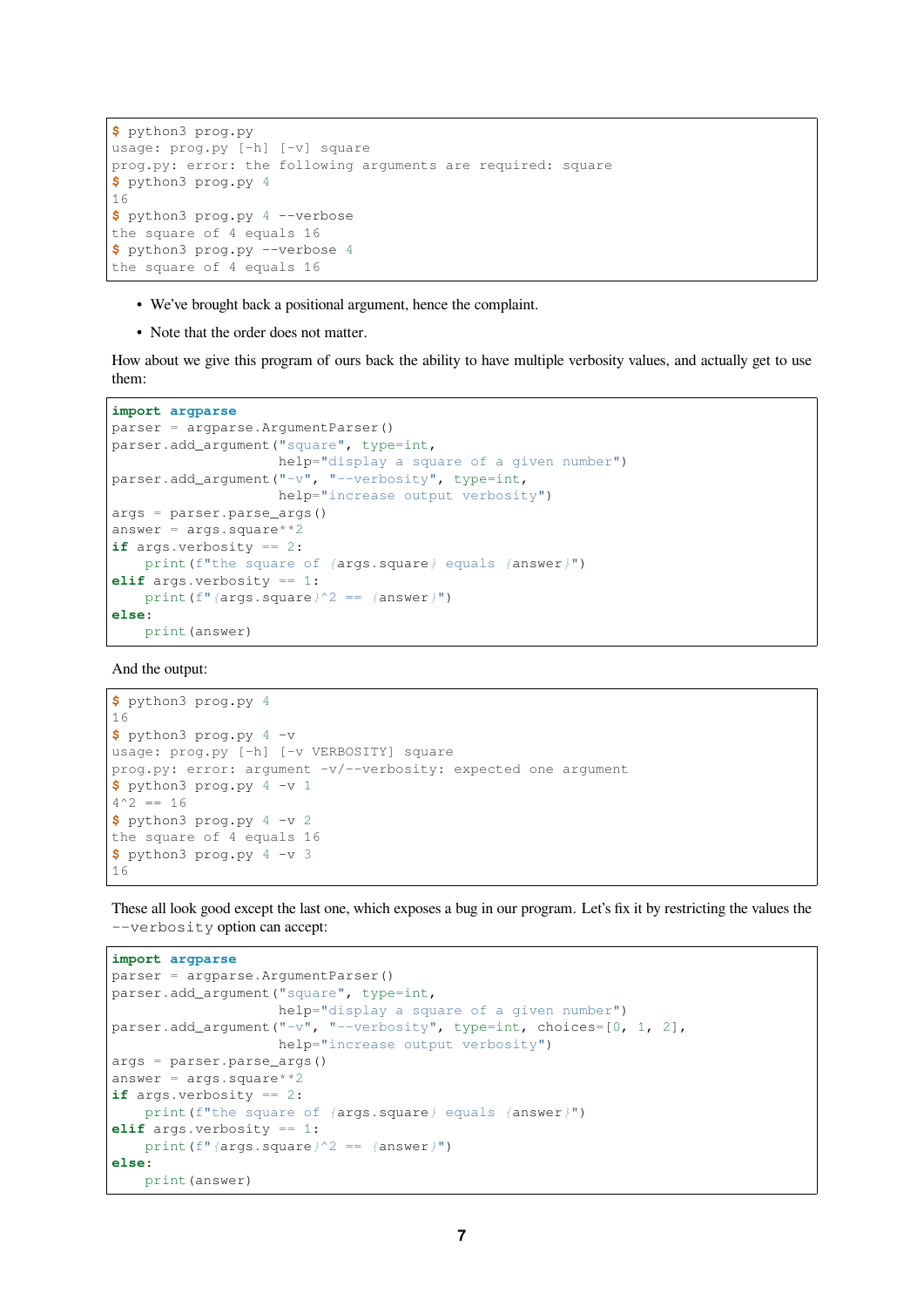And the output:

```
$ python3 prog.py 4 -v 3
usage: prog.py [-h] [-v {0,1,2}] square
prog.py: error: argument -v/--verbosity: invalid choice: 3 (choose from 0, 1, 2)
$ python3 prog.py 4 -h
usage: prog.py [-h] [-v {0,1,2}] square
positional arguments:
 square display a square of a given number
options:
 -h, --help show this help message and exit
 -v {0,1,2}, --verbosity {0,1,2}
                      increase output verbosity
```
Note that the change also reflects both in the error message as well as the help string.

Now, let's use a different approach of playing with verbosity, which is pretty common. It also matches the way the CPython executable handles its own verbosity argument (check the output of  $python$  --help):

```
import argparse
parser = argparse.ArgumentParser()
parser.add_argument("square", type=int,
                   help="display the square of a given number")
parser.add_argument("-v", "--verbosity", action="count",
                   help="increase output verbosity")
args = parser.parse_args()
answer = \arcsin \arctan xif args.verbosity == 2:
   print(f"the square of {args.square} equals {answer}")
elif args.verbosity == 1:
   print(f"{args.square}^2 == {answer}")
else:
   print(answer)
```
We have introduced another action, "count", to count the number of occurrences of specific options.

```
$ python3 prog.py 4
16
$ python3 prog.py 4 -v
4^{\wedge}2 = 16$ python3 prog.py 4 -vv
the square of 4 equals 16
$ python3 prog.py 4 --verbosity --verbosity
the square of 4 equals 16
$ python3 prog.py 4 -v 1
usage: prog.py [-h] [-v] square
prog.py: error: unrecognized arguments: 1
$ python3 prog.py 4 -h
usage: prog.py [-h] [-v] square
positional arguments:
 square display a square of a given number
options:
  -h, --help show this help message and exit
  -v, --verbosity increase output verbosity
$ python3 prog.py 4 -vvv
16
```
• Yes, it's now more of a flag (similar to action="store\_true") in the previous version of our script. That should explain the complaint.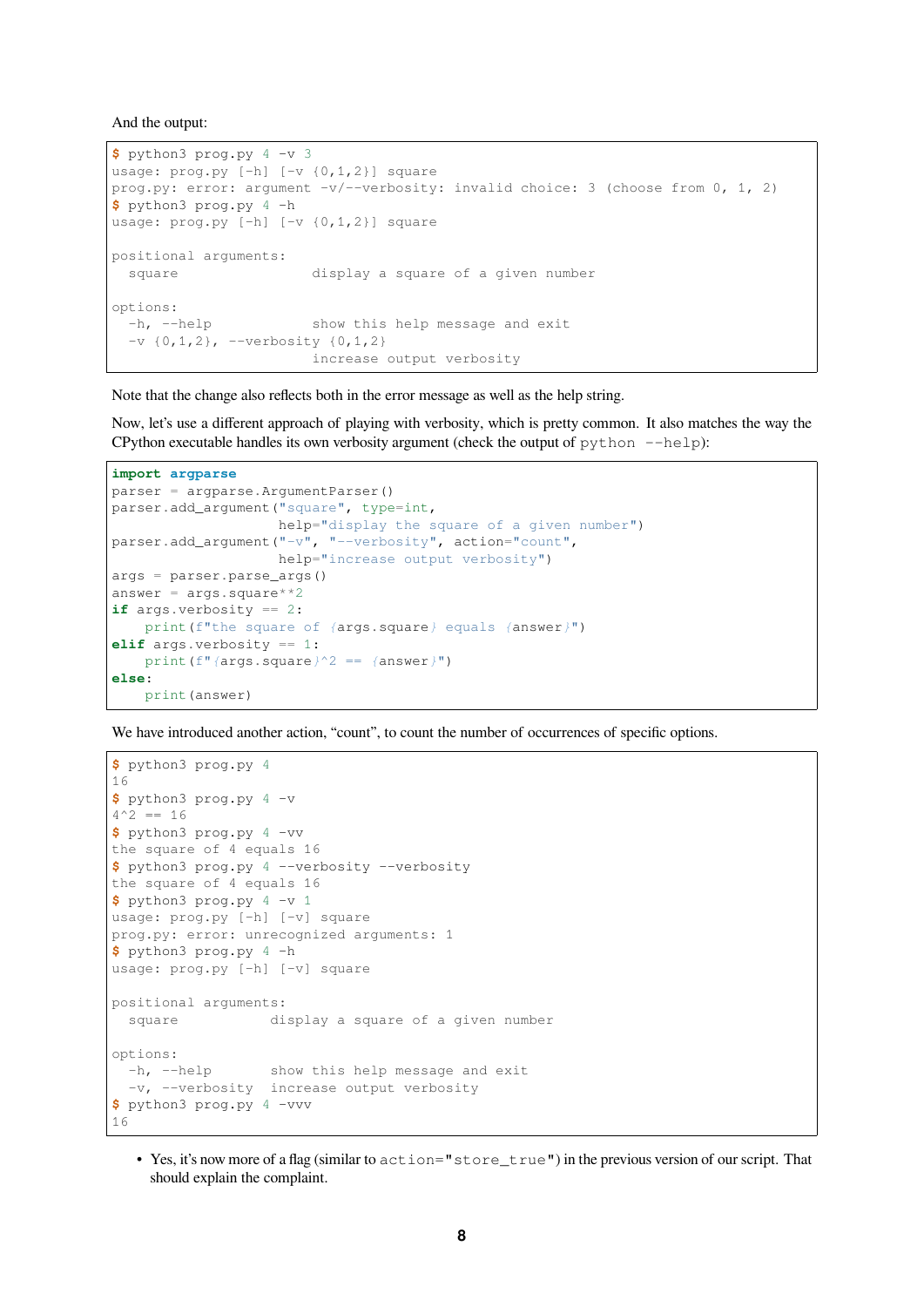- It also behaves similar to "store true" action.
- Now here's a demonstration of what the "count" action gives. You've probably seen this sort of usage before.
- And if you don't specify the  $-v$  flag, that flag is considered to have None value.
- As should be expected, specifying the long form of the flag, we should get the same output.
- Sadly, our help output isn't very informative on the new ability our script has acquired, but that can always be fixed by improving the documentation for our script (e.g. via the help keyword argument).
- That last output exposes a bug in our program.

Let's fix:

```
import argparse
parser = argparse.ArgumentParser()
parser.add_argument("square", type=int,
                    help="display a square of a given number")
parser.add_argument("-v", "--verbosity", action="count",
                    help="increase output verbosity")
args = parser.parse_args()
answer = args \cdot square \cdot *2# bugfix: replace == with >=
if args.verbosity >= 2:
   print(f"the square of {args.square} equals {answer}")
elif args.verbosity >= 1:
   print(f"{args.square}^2 == {answer}")
else:
   print(answer)
```
And this is what it gives:

```
$ python3 prog.py 4 -vvv
the square of 4 equals 16
$ python3 prog.py 4 -vvvv
the square of 4 equals 16
$ python3 prog.py 4
Traceback (most recent call last):
 File "prog.py", line 11, in <module>
   if args.verbosity >= 2:
TypeError: '>=' not supported between instances of 'NoneType' and 'int'
```
- First output went well, and fixes the bug we had before. That is, we want any value  $\geq 2$  to be as verbose as possible.
- Third output not so good.

Let's fix that bug:

```
import argparse
parser = argparse.ArgumentParser()
parser.add_argument("square", type=int,
                   help="display a square of a given number")
parser.add_argument("-v", "--verbosity", action="count", default=0,
                   help="increase output verbosity")
args = parser.parse_args()
answer = \arcsin \arctan xif args.verbosity >= 2:
   print(f"the square of {args.square} equals {answer}")
elif args.verbosity >= 1:
  print(f"{args.square}^2 == {answer}")
else:
   print(answer)
```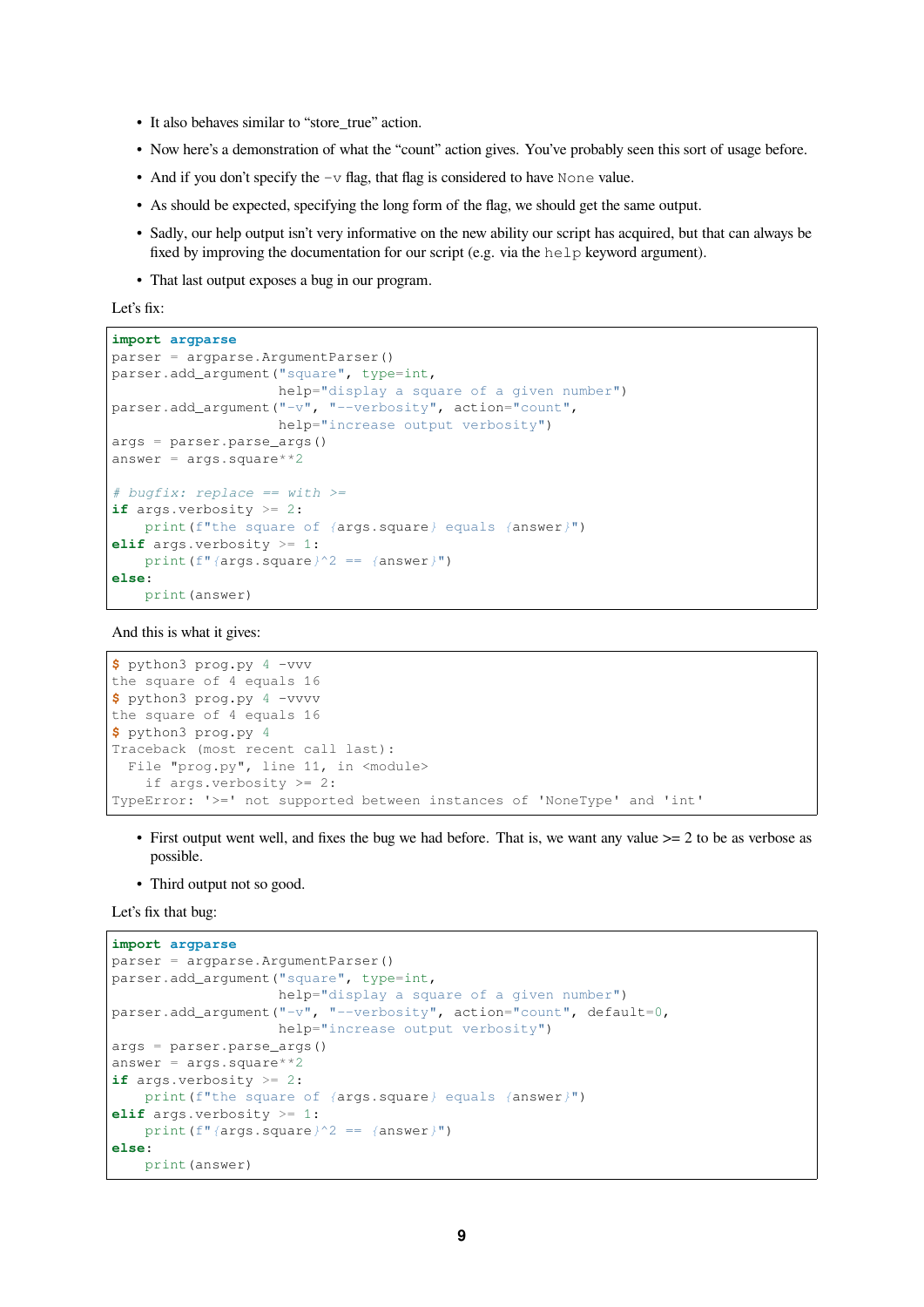We've just introduced yet another keyword,  $\det \text{Aut}$ . We've set it to 0 in order to make it comparable to the other int values. Remember that by default, if an optional argument isn't specified, it gets the None value, and that cannot be compared to an int value (hence the TypeError exception).

And:

```
$ python3 prog.py 4
16
```
You can go quite far just with what we've learned so far, and we have only scratched the surface. The argparse module is very powerful, and we'll explore a bit more of it before we end this tutorial.

### **6 Getting a little more advanced**

What if we wanted to expand our tiny program to perform other powers, not just squares:

```
import argparse
parser = argparse.ArgumentParser()
parser.add_argument("x", type=int, help="the base")
parser.add_argument("y", type=int, help="the exponent")
parser.add_argument("-v", "--verbosity", action="count", default=0)
args = parser.parse_args()
answer = args.x**args.yif args.verbosity >= 2:
   print(f"{args.x} to the power {args.y} equals {answer}")
elif args.verbosity >= 1:
   print(f"{args.x}^{args.y} == {answer}")
else:
    print(answer)
```
Output:

```
$ python3 prog.py
usage: prog.py [-h] [-v] x y
prog.py: error: the following arguments are required: x, y
$ python3 prog.py -h
usage: prog.py [-h] [-v] x y
positional arguments:
 x the base
 y the exponent
options:
 -h, --help show this help message and exit
 -v, --verbosity
$ python3 prog.py 4 2 -v
4^2 == 16
```
Notice that so far we've been using verbosity level to *change* the text that gets displayed. The following example instead uses verbosity level to display *more* text instead:

```
import argparse
parser = argparse.ArgumentParser()
parser.add_argument("x", type=int, help="the base")
parser.add_argument("y", type=int, help="the exponent")
parser.add_argument("-v", "--verbosity", action="count", default=0)
args = parser.parse_args()
answer = \arg s \cdot x^*args.y
if args.verbosity >= 2:
    print(f"Running '{__file__}'")
```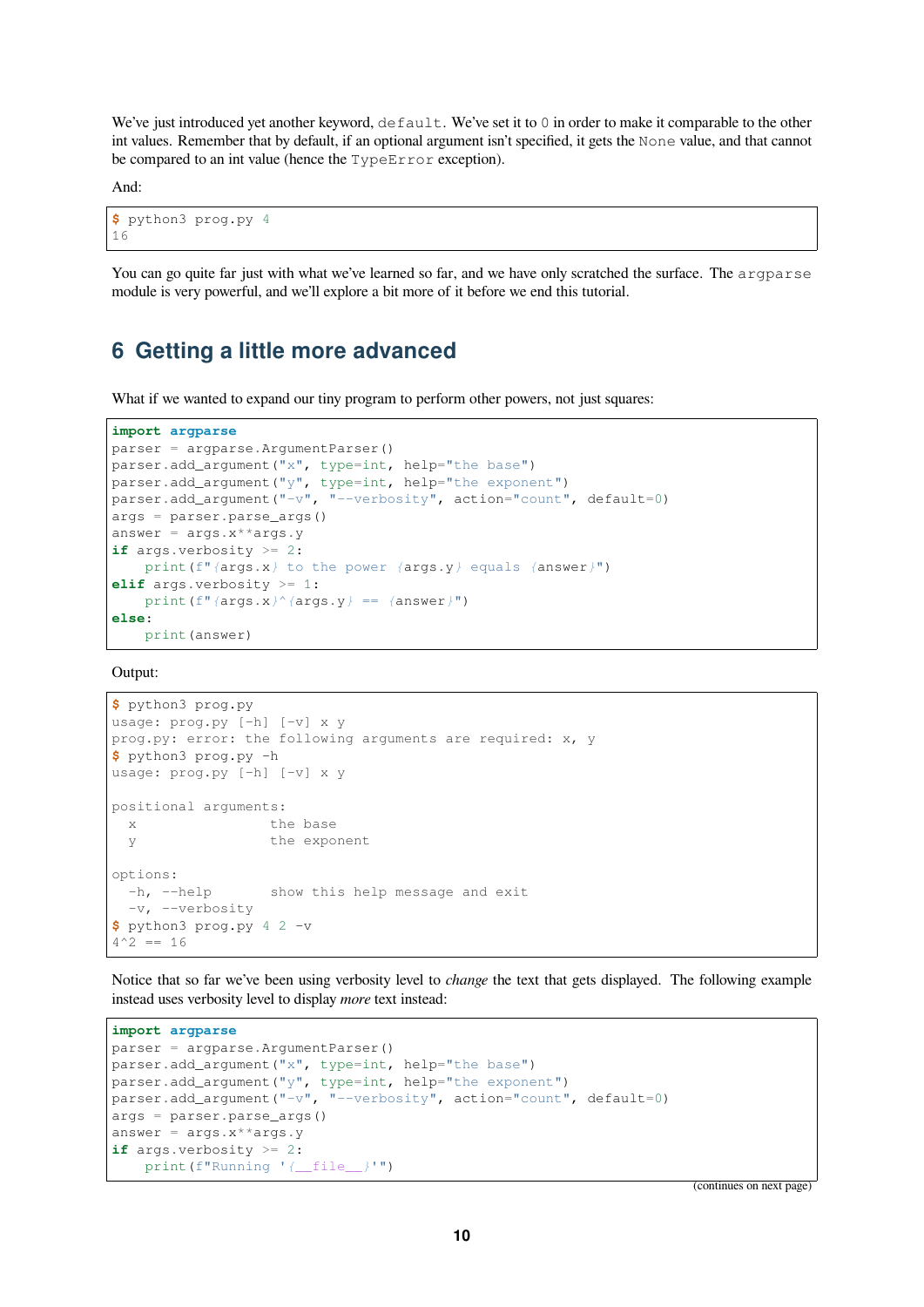```
if args.verbosity >= 1:
   print(f"{args.x}^{args.y} == ", end="")
print(answer)
```
Output:

```
$ python3 prog.py 4 2
16
$ python3 prog.py 4 2 -v
4^{\wedge}2 = 16$ python3 prog.py 4 2 -vv
Running 'prog.py'
4^{\wedge}2 = 16
```
### **6.1 Conflicting options**

So far, we have been working with two methods of an argparse.ArgumentParser instance. Let's introduce a third one, add mutually exclusive group(). It allows for us to specify options that conflict with each other. Let's also change the rest of the program so that the new functionality makes more sense: we'll introduce the --quiet option, which will be the opposite of the --verbose one:

```
import argparse
parser = argparse.ArgumentParser()
group = parser.add_mutually_exclusive_group()
group.add_argument("-v", "--verbose", action="store_true")
group.add_argument("-q", "--quiet", action="store_true")
parser.add_argument("x", type=int, help="the base")
parser.add_argument("y", type=int, help="the exponent")
args = parser.parse_args()
answer = args.x^*args.y
if args.quiet:
   print(answer)
elif args.verbose:
   print(f"{args.x} to the power {args.y} equals {answer}")
else:
    print(f"{args.x}^{args.y} == {answer}")
```
Our program is now simpler, and we've lost some functionality for the sake of demonstration. Anyways, here's the output:

```
$ python3 prog.py 4 2
4^{\wedge}2 = 16$ python3 prog.py 4 2 -q
16
$ python3 prog.py 4 2 -v
4 to the power 2 equals 16
$ python3 prog.py 4 2 -vq
usage: prog.py [-h] [-v | -q] x y
prog.py: error: argument -q/--quiet: not allowed with argument -v/--verbose
$ python3 prog.py 4 2 -v --quiet
usage: prod_{v} [h] [-v] - q x vprog.py: error: argument -q/--quiet: not allowed with argument -v/--verbose
```
That should be easy to follow. I've added that last output so you can see the sort of flexibility you get, i.e. mixing long form options with short form ones.

Before we conclude, you probably want to tell your users the main purpose of your program, just in case they don't know: